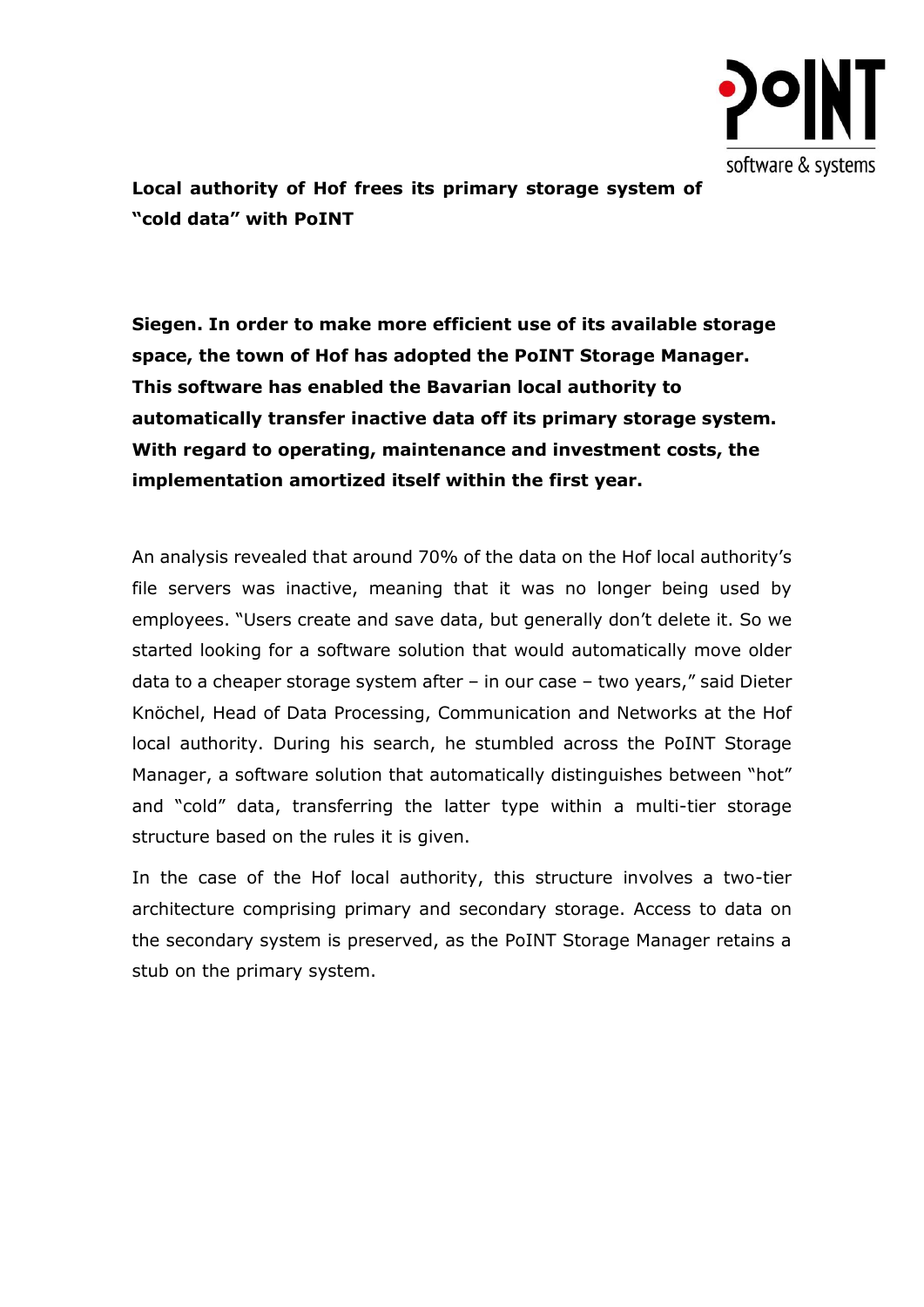



<sup>©</sup> PoINT Software & Systems GmbH

*The town of Hof uses the software PoINT Storage Manager to automatically off-load inactive data.*

"As a result, the PoINT Storage Manager does exactly what we want, transparently moving more than two-thirds of the total data off our primary storage units. No alternative came close, since the biggest advantage with PoINT Software is that the user doesn't even notice all of this," said Gerd Schmidt, Head of Technology at the Hof local authority.

Given the outstanding results this solution has produced, the Hof local authority is now considering expanding its use of PoINT products.

For more information visit [www.point.de/en.](http://www.point.de/en)